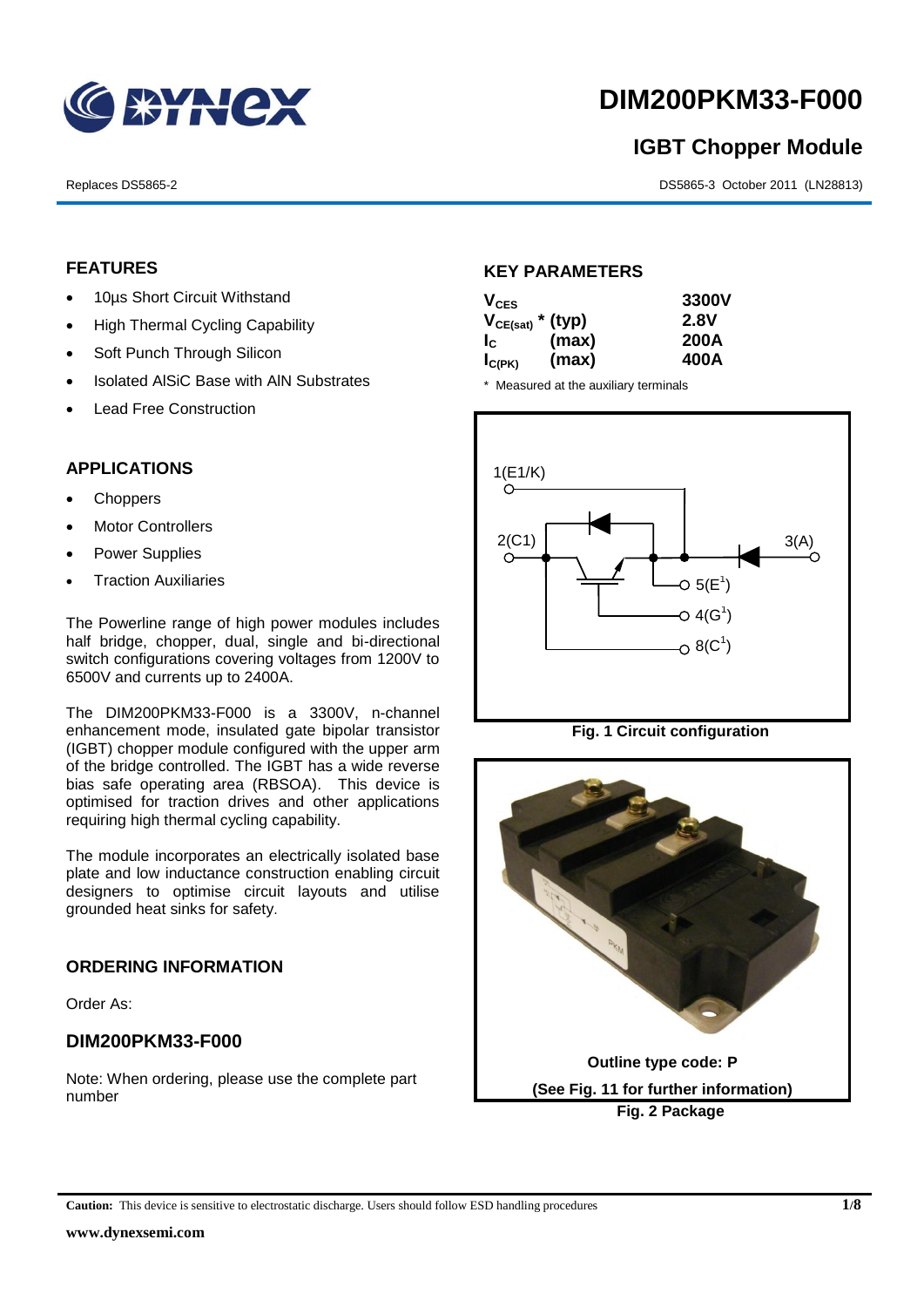### **ABSOLUTE MAXIMUM RATINGS**

Stresses above those listed under 'Absolute Maximum Ratings' may cause permanent damage to the device. In extreme conditions, as with all semiconductors, this may include potentially hazardous rupture of the package. Appropriate safety precautions should always be followed. Exposure to Absolute Maximum Ratings may affect device reliability.

### **Tcase = 25°C unless stated otherwise**

| Symbol           | <b>Parameter</b>                  | <b>Test Conditions</b>                                   |      | <b>Units</b> |
|------------------|-----------------------------------|----------------------------------------------------------|------|--------------|
| $V_{CES}$        | Collector-emitter voltage         | $V_{GE} = 0V$                                            | 3300 | V            |
| $V_{GES}$        | Gate-emitter voltage              |                                                          | ±20  | $\vee$       |
| $I_{\rm C}$      | Continuous collector current      | $T_{\text{case}} = 90^{\circ}$ C                         | 200  | A            |
| $I_{C(PK)}$      | Peak collector current            | 1ms, $T_{\text{case}} = 115^{\circ}$ C                   | 400  | A            |
| $P_{\text{max}}$ | Max. transistor power dissipation | $T_{\text{case}} = 25^{\circ}C$ , $T_i = 150^{\circ}C$   | 2.6  | kW           |
| $I^2t$           | Diode $I^2$ t value - IGBT Arm    |                                                          |      | $kA^2s$      |
|                  | Diode $I^2t$ value – Diode Arm    | $V_R = 0$ , $t_p = 10$ ms, $T_i = 125$ °C                | 20   | $kA^2s$      |
| $V_{\sf isol}$   | Isolation voltage - per module    | Commoned terminals to base plate.<br>AC RMS, 1 min, 50Hz | 6000 | V            |
| $Q_{PD}$         | Partial discharge - per module    | IEC1287, $V_1 = 3500V$ , $V_2 = 2600V$ , 50Hz RMS        | 10   | рC           |

### **THERMAL AND MECHANICAL RATINGS**

| Internal insulation material:     | AIN              |
|-----------------------------------|------------------|
| Baseplate material:               | <b>AISiC</b>     |
| Creepage distance:                | 33mm             |
| Clearance:                        | 20 <sub>mm</sub> |
| CTI (Comparative Tracking Index): | $\geq$ 350       |

| Symbol           | <b>Parameter</b>                                                               | <b>Test Conditions</b>                        | Min   | Typ.                     | <b>Max</b> | <b>Units</b>   |
|------------------|--------------------------------------------------------------------------------|-----------------------------------------------|-------|--------------------------|------------|----------------|
| $R_{th(i-c)}$    | Thermal resistance - transistor                                                | Continuous dissipation -<br>junction to case  |       | ٠                        | 48         | °C/kW          |
|                  | Thermal resistance - diode<br>(IGBT Arm)                                       | Continuous dissipation -                      |       | ٠                        | 96         | °C/kW          |
|                  | $R_{th(j-c)}$<br>junction to case<br>Thermal resistance - diode<br>(Diode Arm) |                                               |       | $\blacksquare$           | 96         | °C/kW          |
| $R_{th(c-h)}$    | Thermal resistance -<br>case to heatsink (per module)                          | Mounting torque 5Nm<br>(with mounting grease) |       | $\overline{\phantom{a}}$ | 16         | °C/kW          |
| $T_i$            | Junction temperature                                                           | Transistor                                    |       | ۰                        | 150        | °C             |
|                  |                                                                                | <b>Diode</b>                                  |       | ٠                        | 125        | °C             |
| $T_{\text{stg}}$ | Storage temperature range                                                      | ٠                                             | $-40$ | ٠                        | 125        | °C             |
|                  |                                                                                | Mounting - M6                                 |       | ٠                        | 5          | <b>Nm</b>      |
|                  | Screw torque                                                                   | Electrical connections - M5                   |       | ۰                        | 4          | N <sub>m</sub> |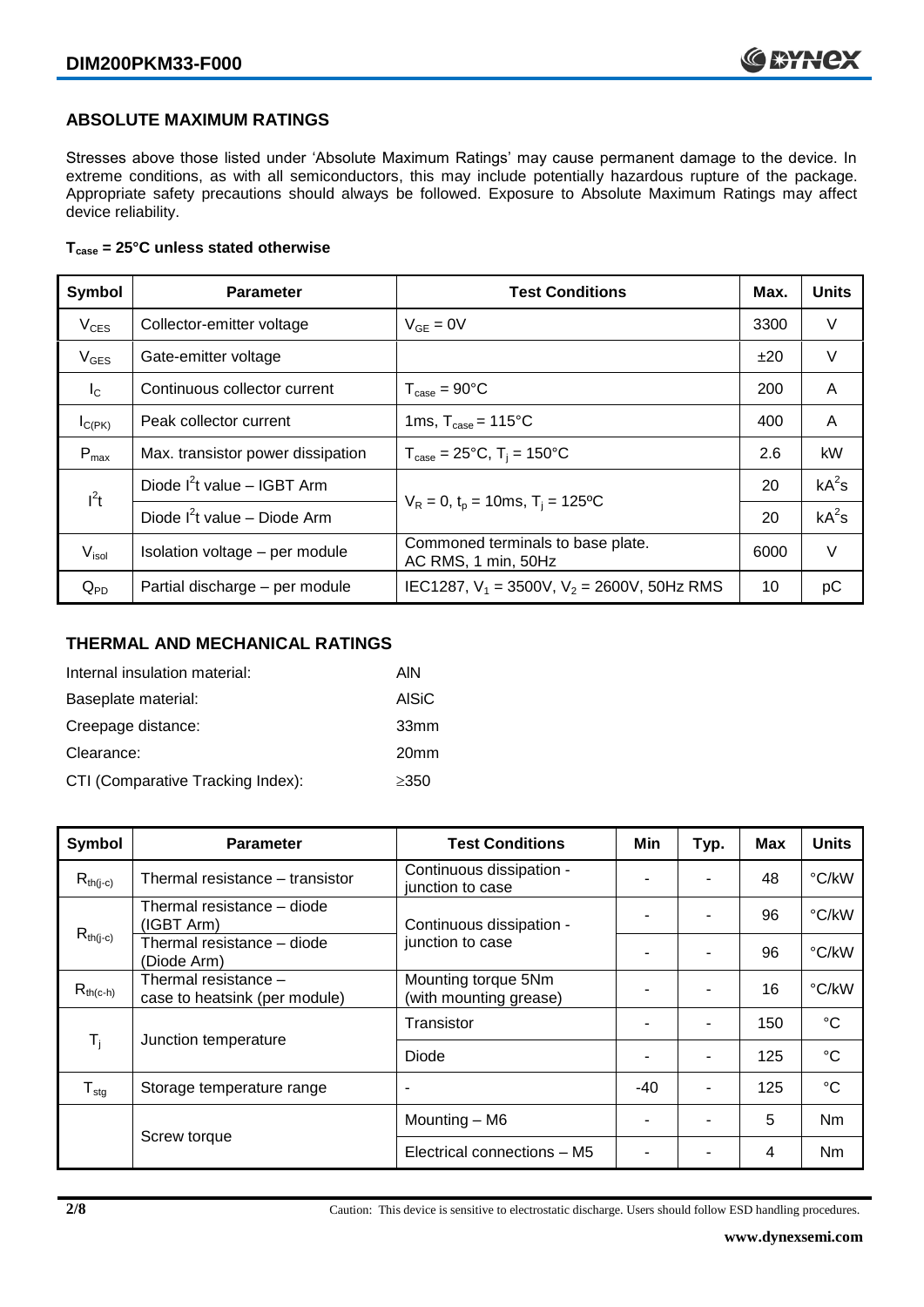### **ELECTRICAL CHARACTERISTICS**

### **Tcase = 25°C unless stated otherwise.**

| <b>Symbol</b>      | <b>Parameter</b>                                  | <b>Test Conditions</b>                                                                                                                          | Min | <b>Typ</b> | <b>Max</b> | <b>Units</b> |
|--------------------|---------------------------------------------------|-------------------------------------------------------------------------------------------------------------------------------------------------|-----|------------|------------|--------------|
|                    | Collector cut-off current                         | $V_{GE} = 0V$ , $V_{CE} = V_{CES}$                                                                                                              |     |            | 1          | mA           |
| $I_{\text{CES}}$   |                                                   | $V_{GF} = 0V$ , $V_{CF} = V_{CFS}$ , $T_{case} = 125^{\circ}C$                                                                                  |     |            | 15         | mA           |
| $I_{\text{GES}}$   | Gate leakage current                              | $V_{GF} = \pm 20V$ , $V_{CF} = 0V$                                                                                                              |     |            | 1          | μA           |
| $V_{GE(TH)}$       | Gate threshold voltage                            | $I_C = 40mA$ , $V_{GE} = V_{CE}$                                                                                                                | 5.5 | 6.5        | 7.0        | $\vee$       |
| t                  | Collector-emitter<br>saturation voltage           | $V_{GE} = 15V$ , $I_C = 200A$                                                                                                                   |     | 2.8        |            | $\vee$       |
| $V_{CE(sat)}$      |                                                   | $V_{GE}$ = 15V, $I_C$ = 200A, $T_i$ = 125°C                                                                                                     |     | 3.6        |            | V            |
| $I_F$              | Diode forward current                             | DC                                                                                                                                              |     | 200        | 200        | A            |
| $I_{FM}$           | Diode maximum forward<br>current                  | $t_p = 1$ ms                                                                                                                                    |     | 400        | 400        | A            |
|                    | Diode forward voltage <sup>+</sup><br>(IGBT arm)  | $I_F = 200A$                                                                                                                                    |     | 2.9        |            | $\vee$       |
|                    | Diode forward voltage <sup>#</sup><br>(Diode arm) |                                                                                                                                                 |     | 3.0        |            | V            |
| $V_F$              | Diode forward voltage <sup>†</sup><br>(IGBT arm)  | $I_F = 200A$ , $T_i = 125^{\circ}C$                                                                                                             |     | 3.0        |            | V            |
|                    | Diode forward voltage <sup>#</sup><br>(Diode arm) |                                                                                                                                                 |     | 3.1        |            | V            |
| $C_{\text{ies}}$   | Input capacitance                                 | $V_{CF} = 25V$ , $V_{GF} = 0V$ , f = 1MHz                                                                                                       |     | 36         |            | nF           |
| $Q_g$              | Gate charge                                       | ±15V                                                                                                                                            |     | 5          |            | μC           |
| $C_{res}$          | Reverse transfer capacitance                      | $V_{CE} = 25V$ , $V_{GE} = 0V$ , f = 1MHz                                                                                                       |     | 0.45       |            | nF           |
| $L_M$              | Module inductance                                 |                                                                                                                                                 |     | 40         |            | nH           |
| $R_{INT}$          | Internal transistor resistance                    |                                                                                                                                                 |     | 500        |            | $\mu\Omega$  |
| SC <sub>Data</sub> | Short circuit current, I <sub>SC</sub>            | $T_i = 125$ °C, $V_{CC} = 1000V$<br>$t_p \le 10 \mu s$ , $V_{GE} \le 15V$<br>$V_{CE \text{ (max)}} = V_{CES} - L^* \times dl/dt$<br>IEC 60747-9 |     | 930        |            | A            |

#### **Note:**

 $\dagger$  Measured at the auxiliary terminals

 $<sup>‡</sup>$  Measured at the power busbars</sup>

 $*$  L is the circuit inductance  $+$  L<sub>M</sub>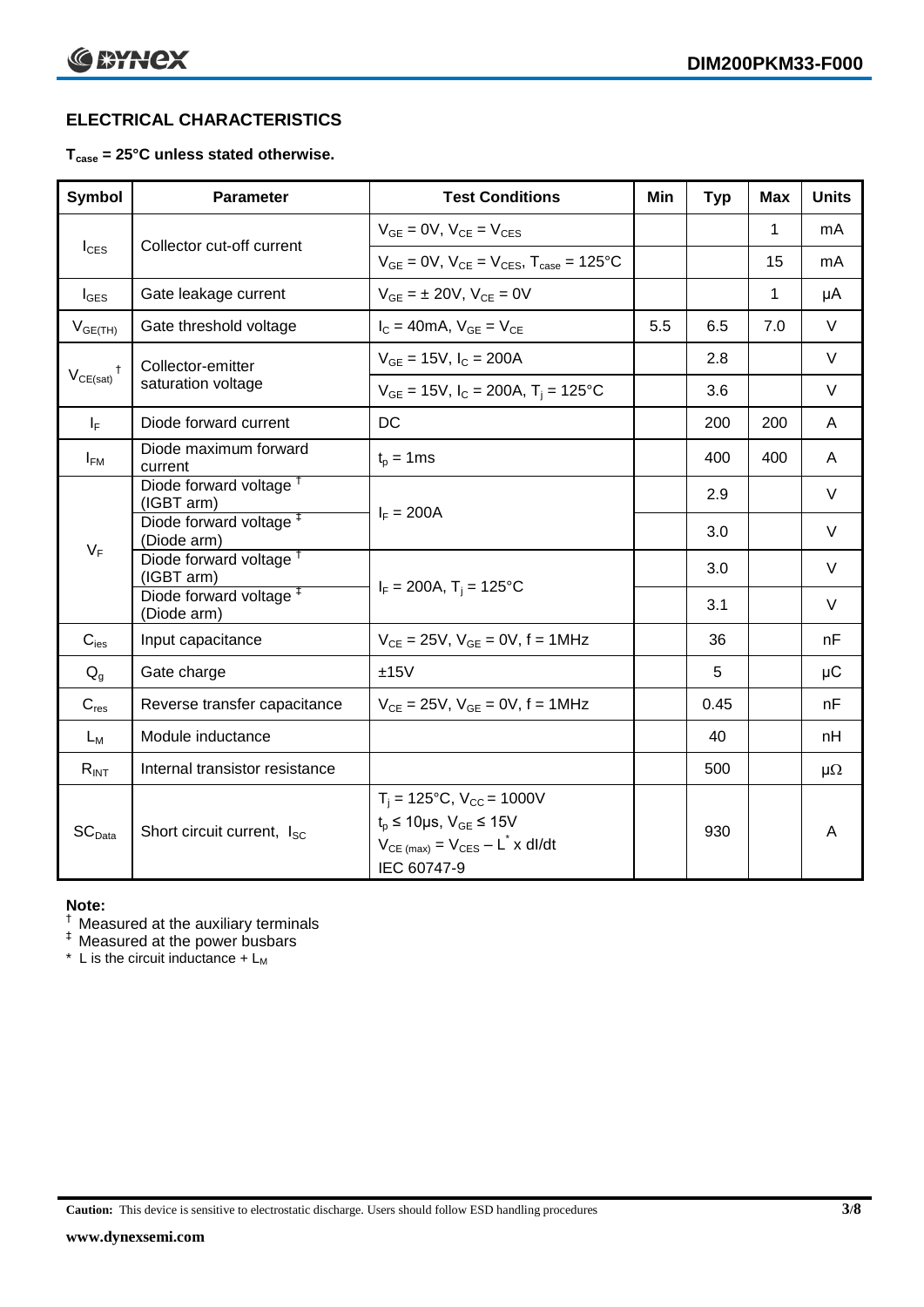### **ELECTRICAL CHARACTERISTICS**

**Tcase = 25°C unless stated otherwise**

| <b>Symbol</b>    | <b>Parameter</b>               | <b>Test Conditions</b>                                                                        |                                                        | Min | Typ. | <b>Max</b> | <b>Units</b> |
|------------------|--------------------------------|-----------------------------------------------------------------------------------------------|--------------------------------------------------------|-----|------|------------|--------------|
| $\rm t_{d(off)}$ | Turn-off delay time            | $I_c = 200A$<br>$V_{GE} = \pm 15V$<br>$V_{CE} = 1800V$<br>$C_{qe} = 56nF$<br>$L_S \sim 100nH$ | $R_{G(ON)} = 16.5\Omega$<br>$R_{G(OFF)} = 16.5\Omega$  |     | 1.95 |            | μs           |
| $t_{\rm f}$      | Fall time                      |                                                                                               |                                                        |     | 170  |            | ns           |
| $E_{OFF}$        | Turn-off energy loss           |                                                                                               |                                                        |     | 220  |            | mJ           |
| $t_{d(on)}$      | Turn-on delay time             |                                                                                               |                                                        |     | 1180 |            | ns           |
| $t_{r}$          | Rise time                      |                                                                                               |                                                        |     | 225  |            | ns           |
| $E_{ON}$         | Turn-on energy loss            |                                                                                               | $R_{G(ON)} = 7.5\Omega$ ,<br>$R_{G(OFF)} = 16.5\Omega$ |     | 290  |            | mJ           |
| $Q_{rr}$         | Diode reverse recovery charge  | $I_F = 200A$                                                                                  |                                                        |     | 80   |            | $\mu$ C      |
| $I_{rr}$         | Diode reverse recovery current | $V_{CE} = 1800V$                                                                              |                                                        |     | 144  |            | A            |
| $E_{rec}$        | Diode reverse recovery energy  | $dl_F/dt = 1600A/\mu s$                                                                       |                                                        |     | 75   |            | mJ           |

## **Tcase = 125°C unless stated otherwise**

| Symbol              | <b>Parameter</b>               |                                                                                                | <b>Test Conditions</b>                                 | Min | Typ. | <b>Max</b> | <b>Units</b> |
|---------------------|--------------------------------|------------------------------------------------------------------------------------------------|--------------------------------------------------------|-----|------|------------|--------------|
| $t_{d(\text{off})}$ | Turn-off delay time            | $I_c = 200A$<br>$V_{GF} = \pm 15V$<br>$V_{CE} = 1800V$<br>$C_{qe} = 56nF$<br>$L_s \sim 100$ nH | $R_{G(ON)} = 16.5\Omega$<br>$R_{G(OFF)} = 16.5\Omega$  |     | 2.2  |            | μs           |
| $t_{\rm f}$         | Fall time                      |                                                                                                |                                                        |     | 190  |            | ns           |
| $E_{OFF}$           | Turn-off energy loss           |                                                                                                |                                                        |     | 265  |            | mJ           |
| $t_{d(on)}$         | Turn-on delay time             |                                                                                                |                                                        |     | 1150 |            | ns           |
| $t_{r}$             | Rise time                      |                                                                                                |                                                        |     | 280  |            | ns           |
| $E_{ON}$            | Turn-on energy loss            |                                                                                                | $R_{G(ON)} = 7.5\Omega$ ,<br>$R_{G(OFF)} = 16.5\Omega$ |     | 390  |            | mJ           |
| $Q_{rr}$            | Diode reverse recovery charge  | $I_F = 200A$                                                                                   |                                                        |     | 125  |            | $\mu$ C      |
| $I_{rr}$            | Diode reverse recovery current | $V_{CE} = 1800V$                                                                               |                                                        |     | 155  |            | A            |
| $E_{rec}$           | Diode reverse recovery energy  | $dl_F/dt = 1600A/\mu s$                                                                        |                                                        |     | 130  |            | mJ           |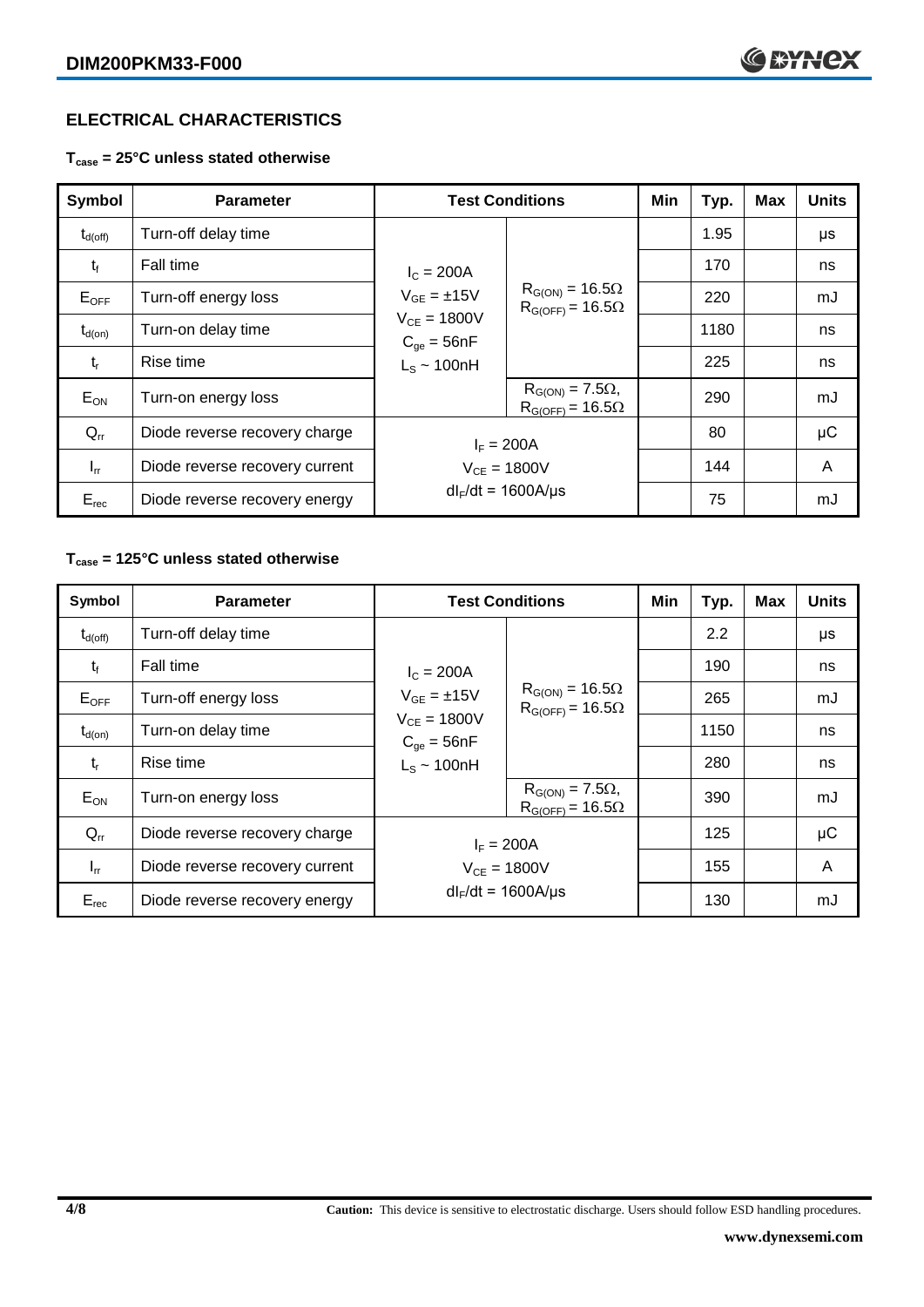

**Caution:** This device is sensitive to electrostatic discharge. Users should follow ESD handling procedures **5/8**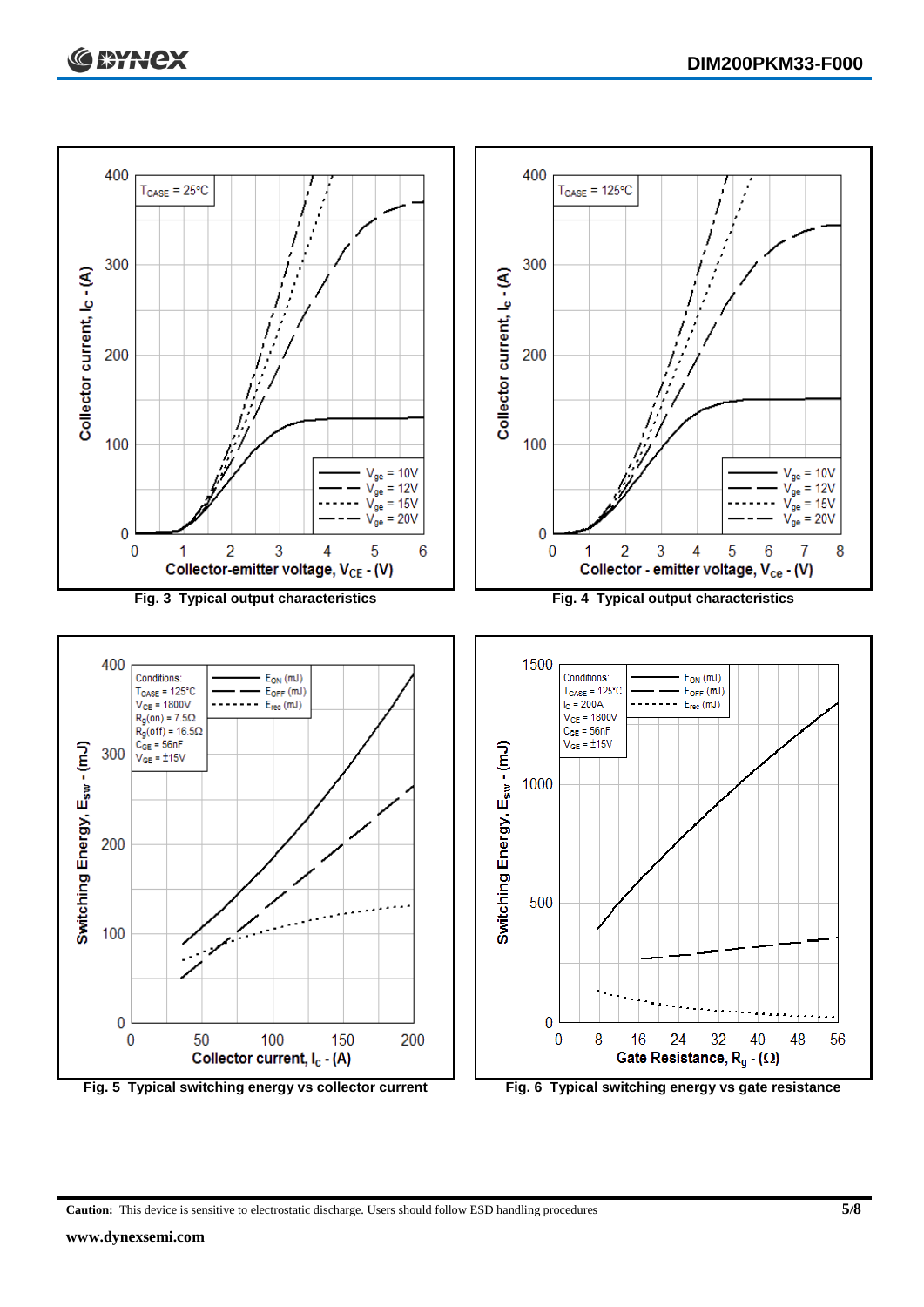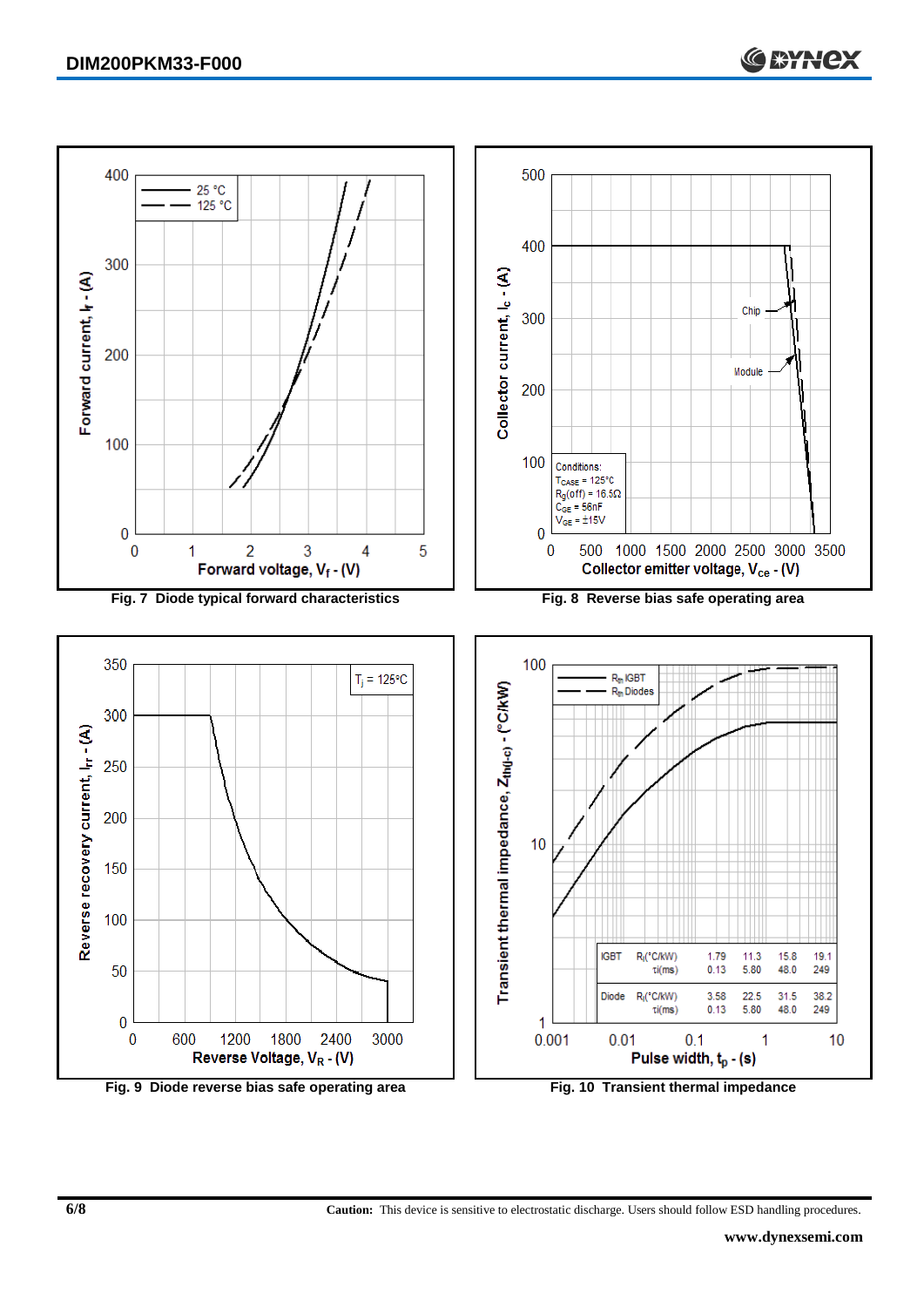

### **PACKAGE DETAILS**

For further package information, please visit our website or contact Customer Services. All dimensions in mm, unless stated otherwise. **DO NOT SCALE.**



**Caution:** This device is sensitive to electrostatic discharge. Users should follow ESD handling procedures **7/8**